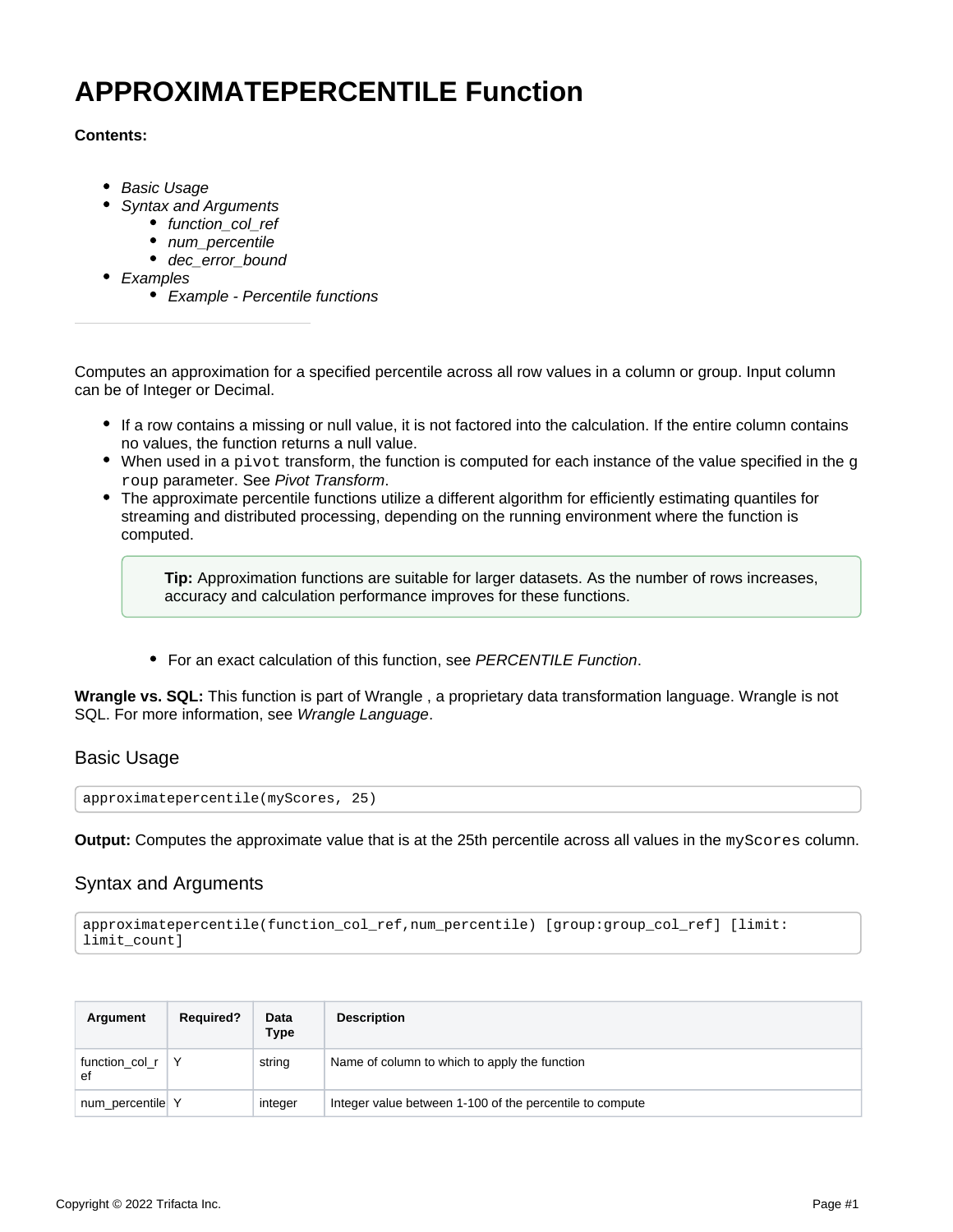| decerror bo IN | decimal | Error factor for computing approximations. Decimal value represents error factor as a |
|----------------|---------|---------------------------------------------------------------------------------------|
| und            |         | percentage $(0.4$ is 0.4%).                                                           |

For more information on the group and limit parameters, see [Pivot Transform](https://docs.trifacta.com/display/SS/Pivot+Transform).

For more information on syntax standards, see [Language Documentation Syntax Notes](https://docs.trifacta.com/display/SS/Language+Documentation+Syntax+Notes).

#### <span id="page-1-0"></span>**function\_col\_ref**

Name of the column the values of which you want to calculate the percentile. Column must contain Integer or Decimal values.

- Literal values are not supported as inputs.
- Multiple columns and wildcards are not supported.

#### **Usage Notes:**

| <b>Required?</b> | Data Type                 | <b>Example Value</b> |
|------------------|---------------------------|----------------------|
| Yes              | String (column reference) | precipitationI<br>n  |

#### <span id="page-1-1"></span>**num\_percentile**

Integer literal value indicating the percentile that you wish to compute. Input value must be between 1 and 100, inclusive.

- Column or function references are not supported.
- Multiple columns and wildcards are not supported.

#### **Usage Notes:**

| <b>Required?</b> | Data Type | <b>Example Value</b> |
|------------------|-----------|----------------------|
| Yes              | Integer   | 55                   |

#### <span id="page-1-2"></span>**dec\_error\_bound**

As needed, you can insert an error boundary factor as a parameter into the computation of this approximate value.

- This value must be a Decimal literal value.
- This decimal value represents the percentage error factor. By default, this value is 0.5 (0.5%).

#### **Usage Notes:**

| <b>Required?</b> | Data Type                            | <b>Example Value</b> |
|------------------|--------------------------------------|----------------------|
| No               | Decimal (literal) $\vert 0.01 \vert$ |                      |

#### <span id="page-1-3"></span>**Examples**

**Tip:** For additional examples, see [Common Tasks](https://docs.trifacta.com/display/SS/Common+Tasks).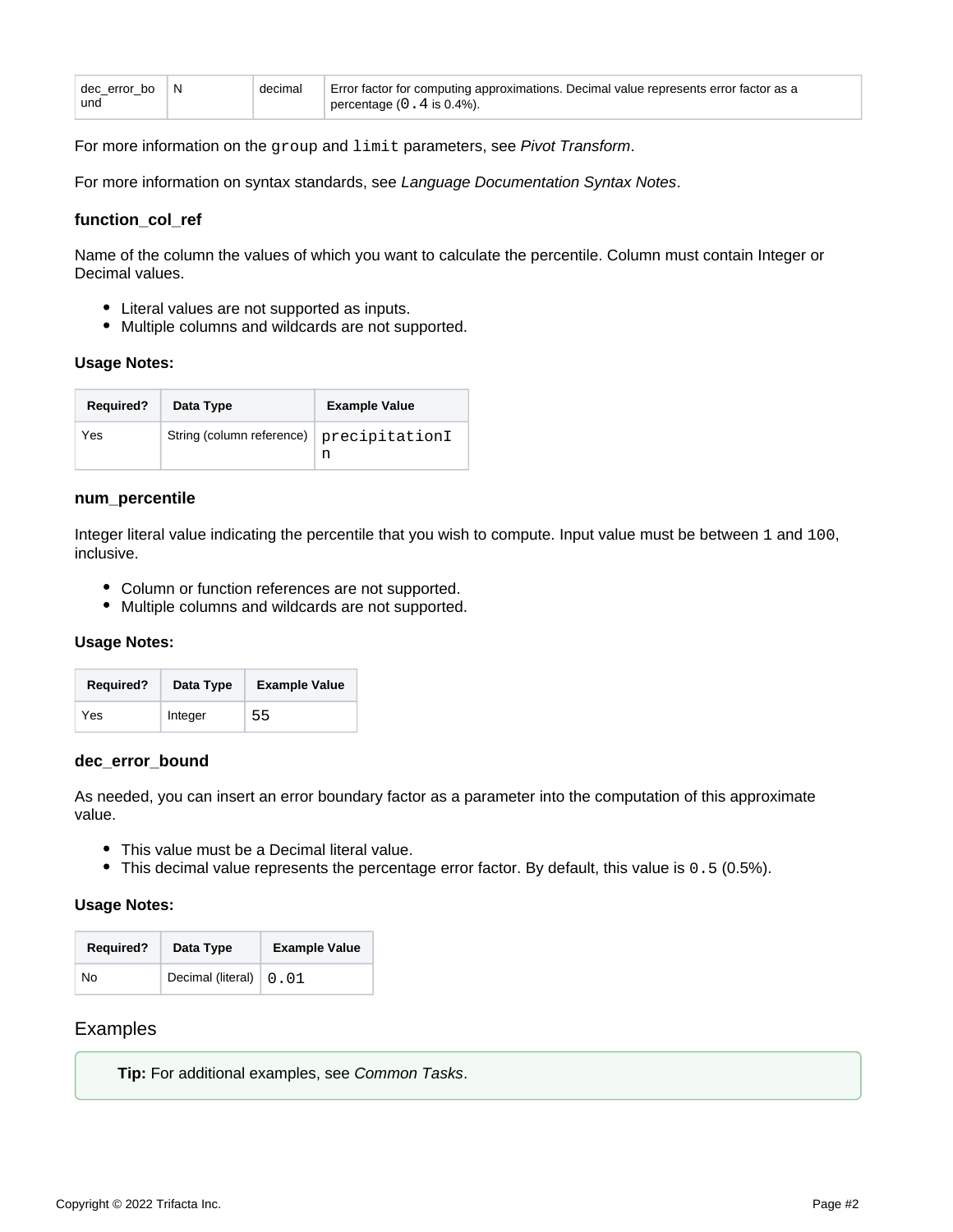# <span id="page-2-0"></span>**Example - Percentile functions**

This example illustrates you to apply percentile functions.

## **Functions**:

| <b>Item</b>                            | <b>Description</b>                                                                                                                             |
|----------------------------------------|------------------------------------------------------------------------------------------------------------------------------------------------|
| <b>MEDIAN Function</b>                 | Computes the median from all row values in a column or group. Input column can be of Integer or Decimal.                                       |
| <b>PERCENTILE Function</b>             | Computes a specified percentile across all row values in a column or group. Input column can be of Integer<br>or Decimal.                      |
| <b>QUARTILE Function</b>               | Computes a specified quartile across all row values in a column or group. Input column can be of Integer or<br>Decimal.                        |
| APPROXIMATEMEDIAN<br><b>Function</b>   | Computes the approximate median from all row values in a column or group. Input column can be of<br>Integer or Decimal.                        |
| APPROXIMATEPERCENTIL<br>E Function     | Computes an approximation for a specified percentile across all row values in a column or group. Input<br>column can be of Integer or Decimal. |
| APPROXIMATEQUARTILE<br><b>Function</b> | Computes an approximation for a specified quartile across all row values in a column or group. Input<br>column can be of Integer or Decimal.   |

#### **Source:**

The following table lists each student's height in inches:

| <b>Student</b> | Height |
|----------------|--------|
| 1              | 64     |
| 2              | 65     |
| 3              | 63     |
| 4              | 64     |
| 5              | 62     |
| 6              | 66     |
| $\overline{7}$ | 66     |
| 8              | 65     |
| 9              | 69     |
| 10             | 66     |
| 11             | 73     |
| 12             | 69     |
| 13             | 69     |
| 14             | 61     |
| 15             | 64     |
| 16             | 61     |
| 17             | 71     |
| 18             | 67     |
| 19             | 73     |
| 20             | 66     |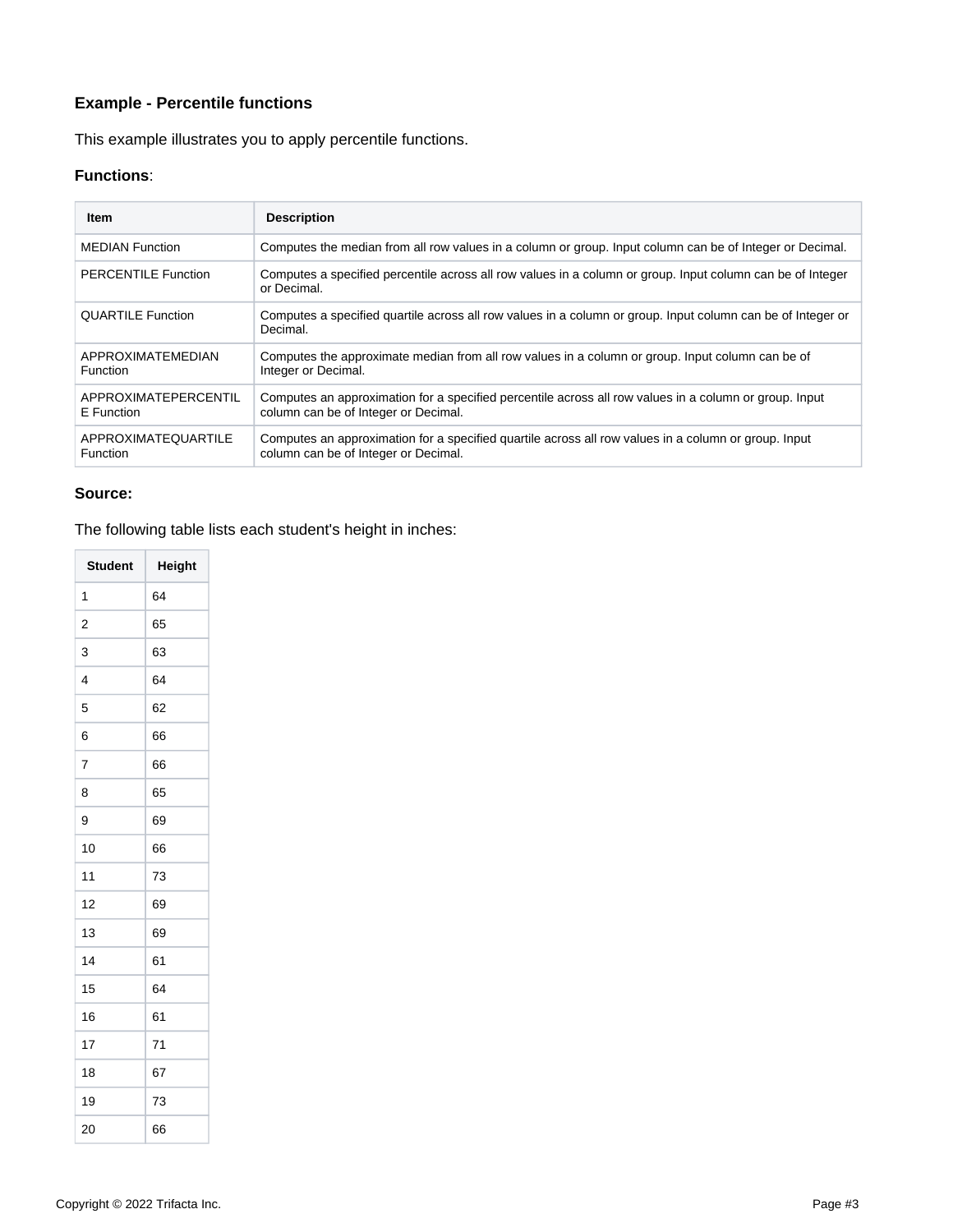## **Transformation:**

Use the following transformations to calculate the median height in inches, a specified percentile and the first quartile.

- The first function uses a precise algorithm which can be slow to execute across large datasets.
- The second function uses an appropriate approximation algorithm, which is much faster to execute across large datasets.
	- These approximate functions can use an error boundary parameter, which is set to 0.4 (0.4%) across all functions.

**Median:** This transformation calculates the median value, which corresponds to the 50th percentile.

| <b>Transformation Name</b>    | New formula        |
|-------------------------------|--------------------|
| Parameter: Formula type       | Single row formula |
| <b>Parameter: Formula</b>     | median(heightIn)   |
| Parameter: New column<br>name | 'median⊺n'         |

| <b>Transformation Name</b>    | New formula                  |
|-------------------------------|------------------------------|
| Parameter: Formula type       | Single row formula           |
| Parameter: Formula            | approximation(heightIn, 0.4) |
| Parameter: New column<br>name | 'approxMedianIn'             |

**Percentile:** This transformation calculates the 68th percentile.

| <b>Transformation Name</b>    | New formula                      |
|-------------------------------|----------------------------------|
| Parameter: Formula type       | Single row formula               |
| <b>Parameter: Formula</b>     | percentile(heightIn, 68, linear) |
| Parameter: New column<br>name | 'percentile68In'                 |

| <b>Transformation Name</b>    | New formula                                 |
|-------------------------------|---------------------------------------------|
| Parameter: Formula type       | Single row formula                          |
| Parameter: Formula            | $approximate percentile(heightIn, 68, 0.4)$ |
| Parameter: New column<br>name | 'approxPercentile68In'                      |

**Quartile:** This transformation calculates the first quartile, which corresponds to the 25th percentile.

| <b>Transformation Name</b> | New formula                   |
|----------------------------|-------------------------------|
| Parameter: Formula type    | Single row formula            |
| <b>Parameter: Formula</b>  | quartile(heightIn, 1, linear) |